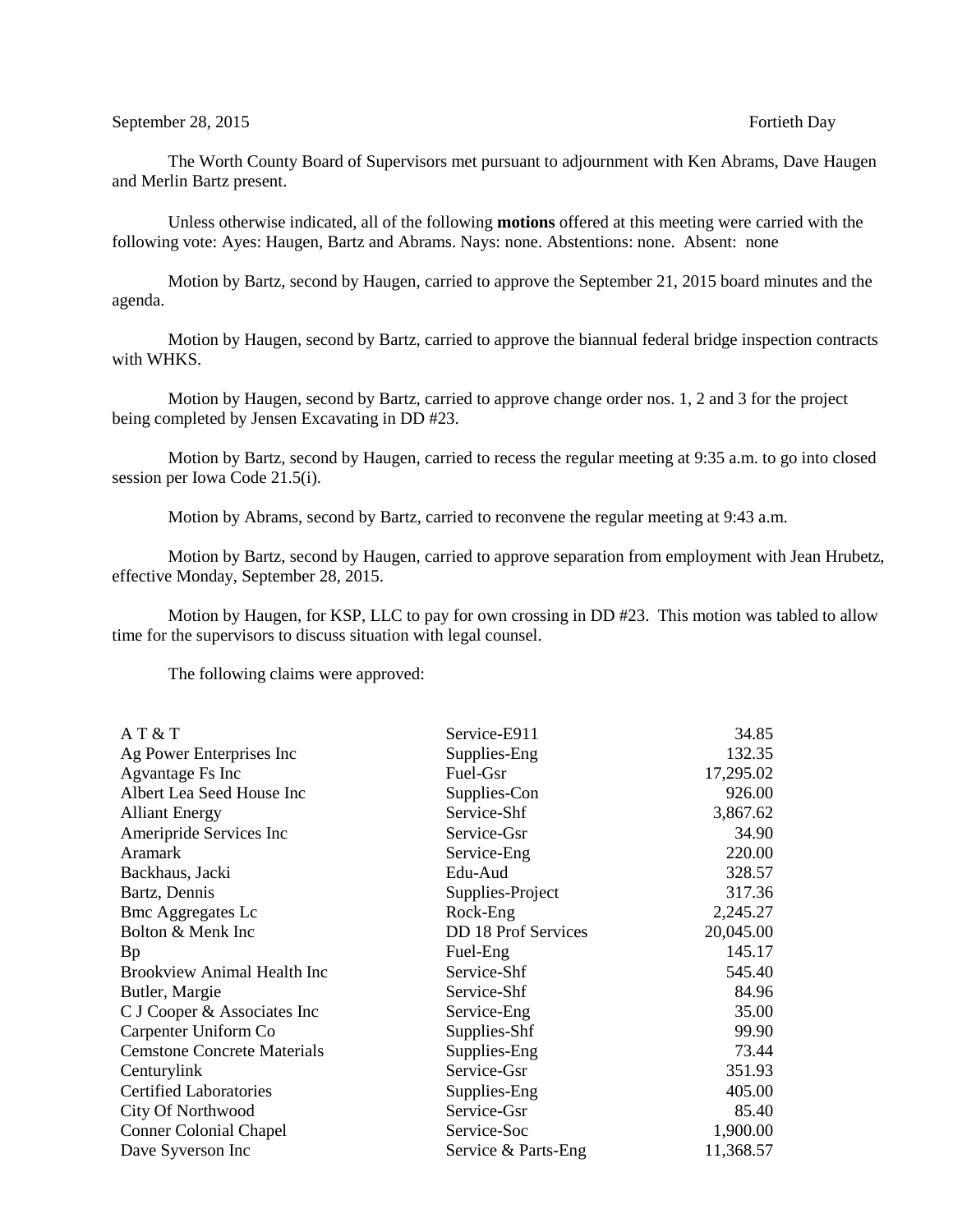| Des Moines Stamp Mfg Co       | Supplies-Shf            | 28.70      |
|-------------------------------|-------------------------|------------|
| <b>Electronic Engineering</b> | Supplies-Shf            | 89.00      |
| <b>Fastenal Company</b>       | Supplies-Con            | 166.49     |
| Gordon, Tennis                | Refund-Con              | 80.00      |
| Green Canopy Inc              | Service-Con             | 195.00     |
| Greve Law Office              | Rent-Aty                | 400.00     |
| <b>Heartland Power Coop</b>   | Service-Eng             | 314.39     |
| Heiken, David                 | Parts-Eng               | 896.73     |
| Helgeson Drainage Inc.        | DD 6 Lat 7 & 7a         | 731.00     |
| Henry M. Adkins & Son Inc.    | Service-Aud             | 1,424.23   |
| Hilton Garden Inn Wdm         | Edu-Aud                 | 533.12     |
| Hogen, Paul                   | Service-Gsr             | 726.00     |
| Hudson, James                 | Service-Dra             | 207.50     |
| Ia County Recorders Assn      | Edu-Rec                 | 20.00      |
| Ia Dept Of Transportation     | Supplies-Eng            | 2,766.00   |
| Ia Emergency Number Assoc     | Edu-E911                | 75.00      |
| Ia Northern Railway Co        | Project-Ndp             | 6,132.84   |
| Ia Prison Industries          | Supplies-Gsr            | 43.00      |
| Ia Secretary Of State         | Service-Aud             | 774.77     |
| Imwca                         | Wk Comp Prem-Ins        | 6,765.00   |
| Isac Group Health             | Health Ins Prem         | 62,302.00  |
| Jensen Exc & Trucking Llc     | DD 23 Main Ditch Repair | 101,025.21 |
| Johnson, Teresa               | Mileage-Phd             | 35.00      |
| Knudtson, Kirby               | Service-Shf             | 37.33      |
| Law Enforcement Systems Inc   | Supplies-Shf            | 149.00     |
| <b>Lawson Products Inc</b>    | Supplies-Eng            | 421.72     |
| Lexisnexis                    | Servivce-Aty            | 137.00     |
| Manly Junction Signal         | Service-Phd             | 613.99     |
| Martin Marietta Materials Inc | Rock-Eng                | 748.36     |
| Mc Clure Engineering Co       | Project-Ndp             | 13,600.00  |
| Mediacom                      | Service-Gsr             | 42.71      |
| Mercy Medical Center-North Ia | Service-Shf             | 414.00     |
| Mitchell Co Sheriff           | Service-Juj             | 26.35      |
| Niacog                        | Service-Project         | 2,600.00   |
| Northwood Anchor Inc          | Service-Phd             | 1,171.85   |
| Northwood Electric Inc        | Service-Eng             | 161.15     |
| Northwood Lumber              | Supplies-Con            | 381.26     |
| Northwood True Value          | Supplies-Gsr            | 764.96     |
| Nuss Truck & Equipment        | Parts-Eng               | 415.48     |
| <b>Olson Trading Post Inc</b> | Service-Eng             | 389.56     |
| Paetec                        | Service-Eng             | 14.47      |
| Pathology Assoc Of Mason City | Service-Mex             | 3,000.00   |
| Patterson, Tammy              | Mileage-Phd             | 22.00      |
| Peopleservice Inc             | Service-San             | 14,472.00  |
| Prazak, Edie                  | Mileage-Phd             | 122.00     |
| Reliance Telephone Inc        | Supplies-Shf            | 900.00     |
| <b>Reserve Account</b>        | Postage-Aud             | 1,300.00   |
| Reyerson, Jessica             | Mileage-Phd             | 17.75      |
| Rognes Bros Excavating Inc    | DD 38 Tile Repair       | 475.00     |
| Sanofi Pasteur Inc            | Supplies-Phd            | 9,323.17   |
| Schickel, Candila             | Service-Chm             | 78.00      |
| <b>Storey Kenworthy</b>       | Supplies-Shf            | 613.78     |
| Utility Service Co Inc        | Service-Ndp             | 17,770.00  |
|                               |                         |            |